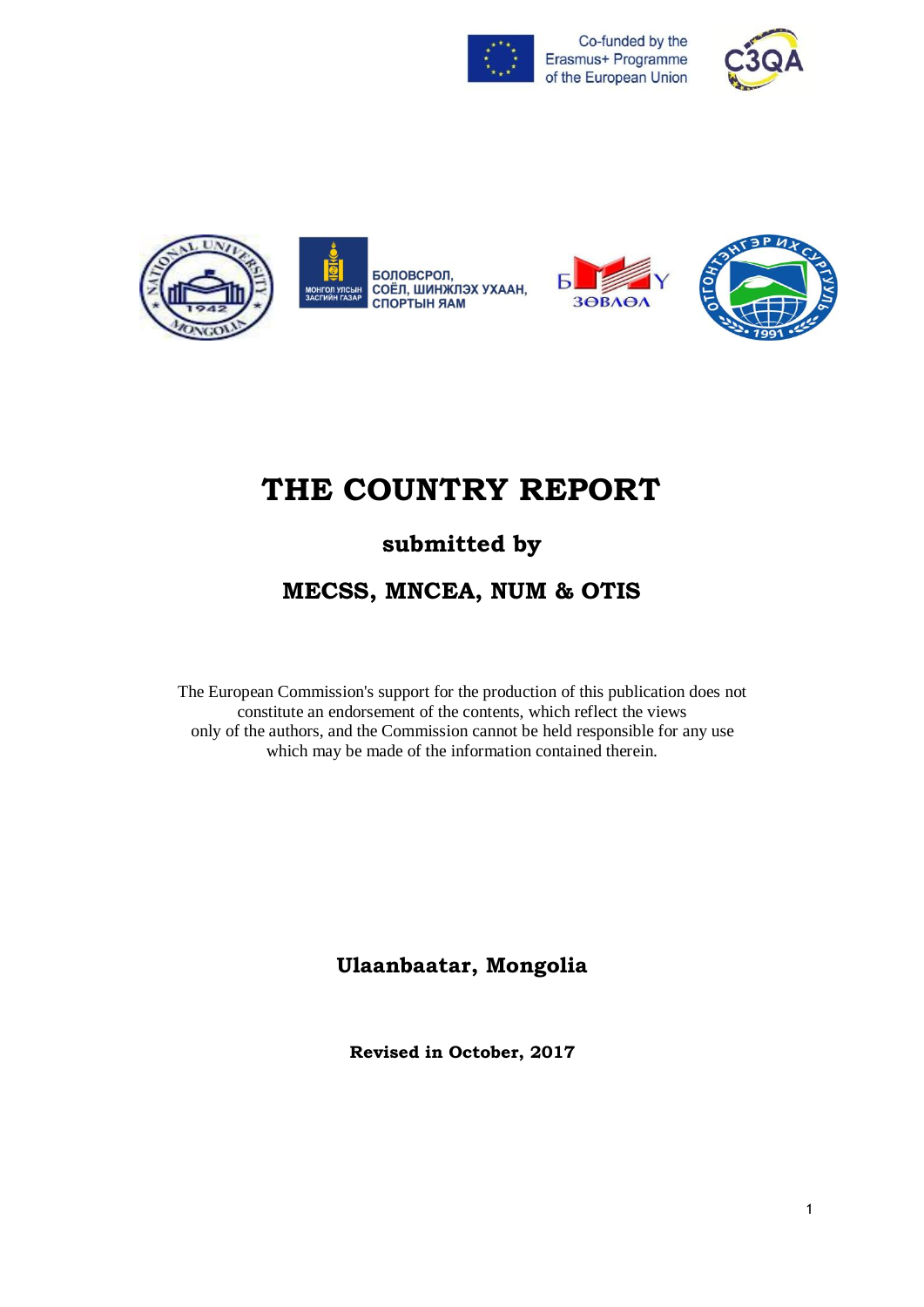



#### **1.1 Brief presentation of the HE and research system**

#### **1.1.1 Brief information and statistics on the higher education in Mongolia**

Mongolia is located in landlocked plateau of Central Asia between China and Russia, covering an area of 1,566,500 square km. Mongolia has population of 3 millions people. Population consists of 24 different ethnic groups both Mongol and Turkic origin. 86% of which is Halha Mongols, 6% Kazakh (Muslims) and rest are others.

Over the last two decades as Mongolia progressed from a command to a market economy, and experienced r apid growth in the higher education subsector, higher education has fallen behind in its mission of delivering high-quality and relevant education. For the last two decades major changes have been registered in the higher education system of Mongolia such as revision of the approaches to governance of HEIs, move to delivery of a three-tier education of BA, MA and PhD, integration of a credit system, introduction of quality assurance, to name but a few. However, the Mongolian higher education still faces a number of challenges, including: low quality and relevance of higher education; weak quality assurance; low staff quality; inadequate learning and research environment; ineffective governance and management; lack of HEIs' autonomy and weak leadership; inadequate financing; and lack of equity and access. (Regsuren, 2014)

According to the statistic (2016-2017), 95 higher education institutions are operated now. Out of them, 17 are public universities and 74 private HEIs as well as 4 branches of foreign university are functioning in this academic year.

According to the UNECSO (2014) Mongolian school-age population in higher education institutions are only 284,541 in 2,796,000 of population. It means, nowadays, 95 higher education institutions are working for only 284,541 students. Thus, the quality of higher education has become the burning issue in our society.

| <b>Indicators</b>   | Number of          | Total    | Undergraduate | Graduate | Doctoral |
|---------------------|--------------------|----------|---------------|----------|----------|
|                     | higher             | students | students      | students | students |
|                     | education          |          |               |          |          |
|                     | <i>institution</i> |          |               |          |          |
| Total               | 95                 | 157,138  | 35,429        |          |          |
| <b>State</b>        | 17                 | 91,798   | 19,764        |          |          |
| Private             | 74                 | 65,075   | 15,552        |          |          |
| of<br><b>Branch</b> | $\overline{4}$     | 265      | 113           | 20,066   | 3,849    |
| foreign             |                    |          |               |          |          |
| universities        |                    |          |               |          |          |

According to the Article 15 of Law on Education, main classifications of the higher education institutions are: university, institute and college. In accordance with the Article 4.2 of the Law on Higher Education, the university is entitled to conduct bachelor, master and doctorate programs or conduct solely master and doctorate programs on the basis of the integration of research – industry included the research-based laboratories.

In accordance with the A/78 Order of the Minister of Education, Culture and Science dated in 2014, the ministry revised and approved the professional disciplines and index pursuant to the ISCED UNESCO and accordingly, it approved the common requirements applied for Bachelor's degree program according to A/170 Order of the Minister of Education, Culture and Science, and for Master's

& Doctoral degree programs according to A/370 Order of the Minister of Education, Culture and Science. In accordance with above orders and official decisions, the Mongolian HEIs are conducting 180 programs in Bachelor degree, 416 programs in Master's degree and 257 programs in PhD degree in 10 common categories, 27 sub categories and 82 descriptions (UNESCO, 2011). This reform helped us to decrease overlapped disciplines and mis-description and index that covered over former 800 professions.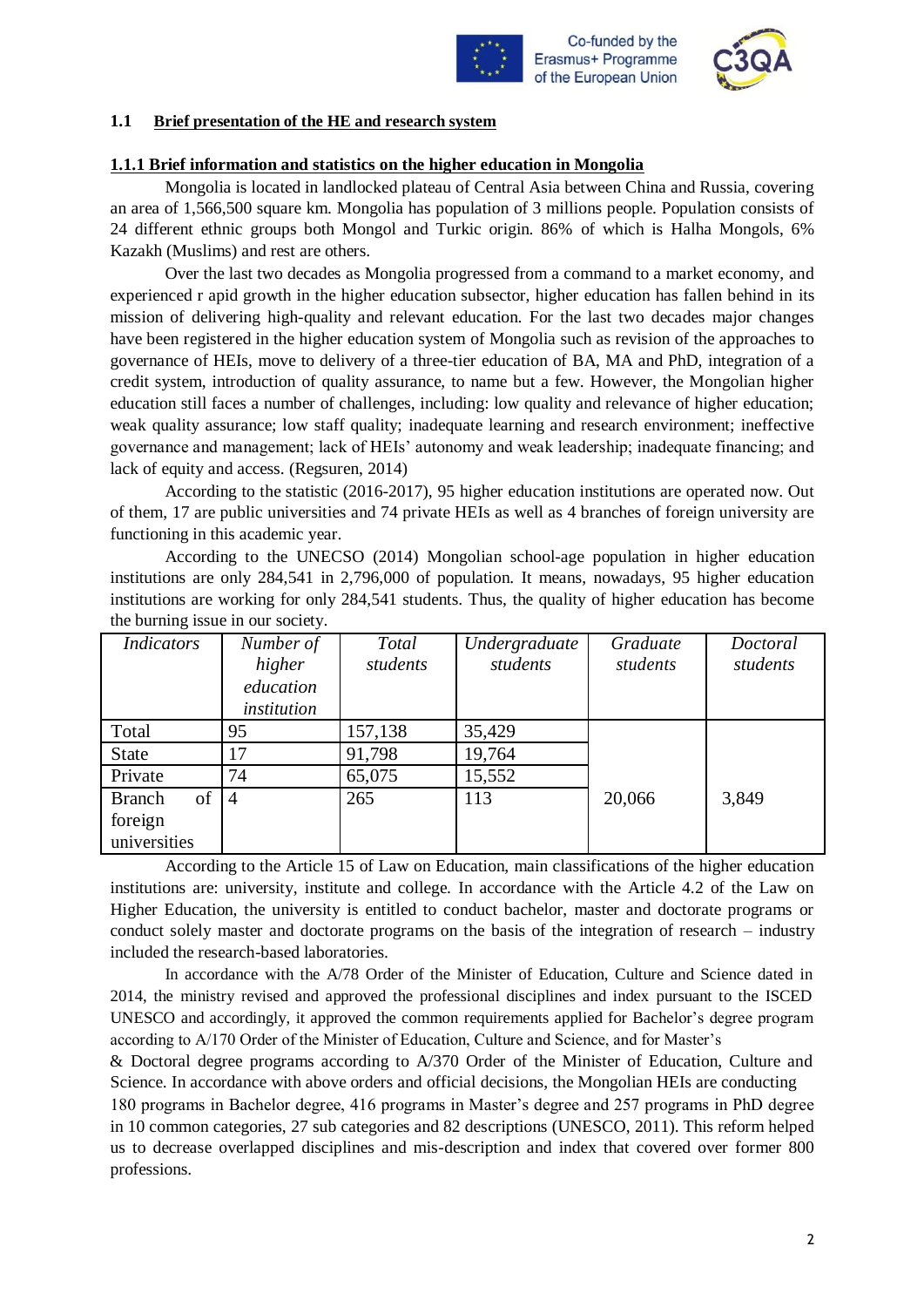



In accordance with the respective laws, undergraduate students must learn not less than 120 credits for 4 years, graduate students must learn not less than 30 credits and doctoral students must learn not less than 60 credits.

It specified that basic professional classes must be 12 credit hours, qualifying classes must be 18 credit hours and research and theoretical seminars must be 6 credit hours under supervision of the academic advisors. The diploma thesis must be 24 credit hours.

Undergraduate students must learn 3 credits for research methodology and students, who passed certain requirements, can conduct research work and if they want, they can learn some of Master's degree courses.

The ministry of Education, Science, Culture and Sports is just preparing to establish coworking group with the mininstry of Labour and Social Welfare to develop National qualification framework.

The NQF and the regulation of evaluation and calculatecredit system are being drafted. The faculty development and curriculum review and teaching and learning consultants have proposed novel practice of teaching and learning in HEIs and developed deliverables in the curriculum development. So, we are preparing to approve NQF.

#### **1.1.2 The governmental suppors forward to the research and research-based universities**

- Statistics on research funded projects and type of owner

The Higher Education Reform Project (Loan 2766-MON), implemented by the Ministry of Education, Culture, Science and Sports (MECSS) and financed by Asian Development Bank (ADB), aims to deliver outputs on improving (i) quality and relevance of higher education programs; (ii) effectiveness of higher education management, financing, and governance; and (iii) equity and access to higher education. The project impact will be increased number of globally competitive higher education graduates that are adequately skilled to the needs of the labor market. The project outcome will be an improved, well-managed, and equitable higher education system.

MECCS and Project Implementation Unit organized discussion sessions on the guideline for the competitive grants to support University–Industry Partnership development and approved the guideline by the Ministerial order A/50 dated 19 February 2016.

MECS/PIU received total of 63 proposals. As a result of the multi-stakeholder meeting, 16 proposals for Grants and sum of MNT515,000,000.00 awards were selected. The selection report was submitted to ADB for endorsement on 21 July 2016. ADB endorsed 13 grants and declined 3 grants proposals for respective valid reasons. The 13 grants for Partnership Development of the Higher Education Institution and Industry were approved by the Order A/26 dated 09 September 2016. The contract for MNT 485,000,000.00 was signed with the grant recipients on the 21 September 2016. The grant projects will strengthen the Higher Education Institution and Industry partnership, build capacity of the students, lecturers and industries; propose and implement new or novel solutions for the challenges met in the industrial research and experimental development; introduce new student internship. In total 32 new student internships will be conducted; 23 research articles will be published; 16 monographs manuals and one research report will be published; 1 standard; 1 guideline; 4 utility models; 2 patents willbefiled. In total 16 product prototypes; 1 license agreement will be signed; 7 technologies will be developed and 1 start –up company will be formed as a result of the partnership grants.

#### **1.2 Overview of the national legal framework and regulations governing quality assurance (QA) of Cycle 3**

In accordance 4.2 Provision of the Procedure approved by with the Order of the Minister of Education, Culture and Science of Mongolia dated on  $26<sup>th</sup>$  January, 2010, the university is allowed to conduct Ph.D. degree programs in not less than 3 disciplines. It is required to have a unit in charge of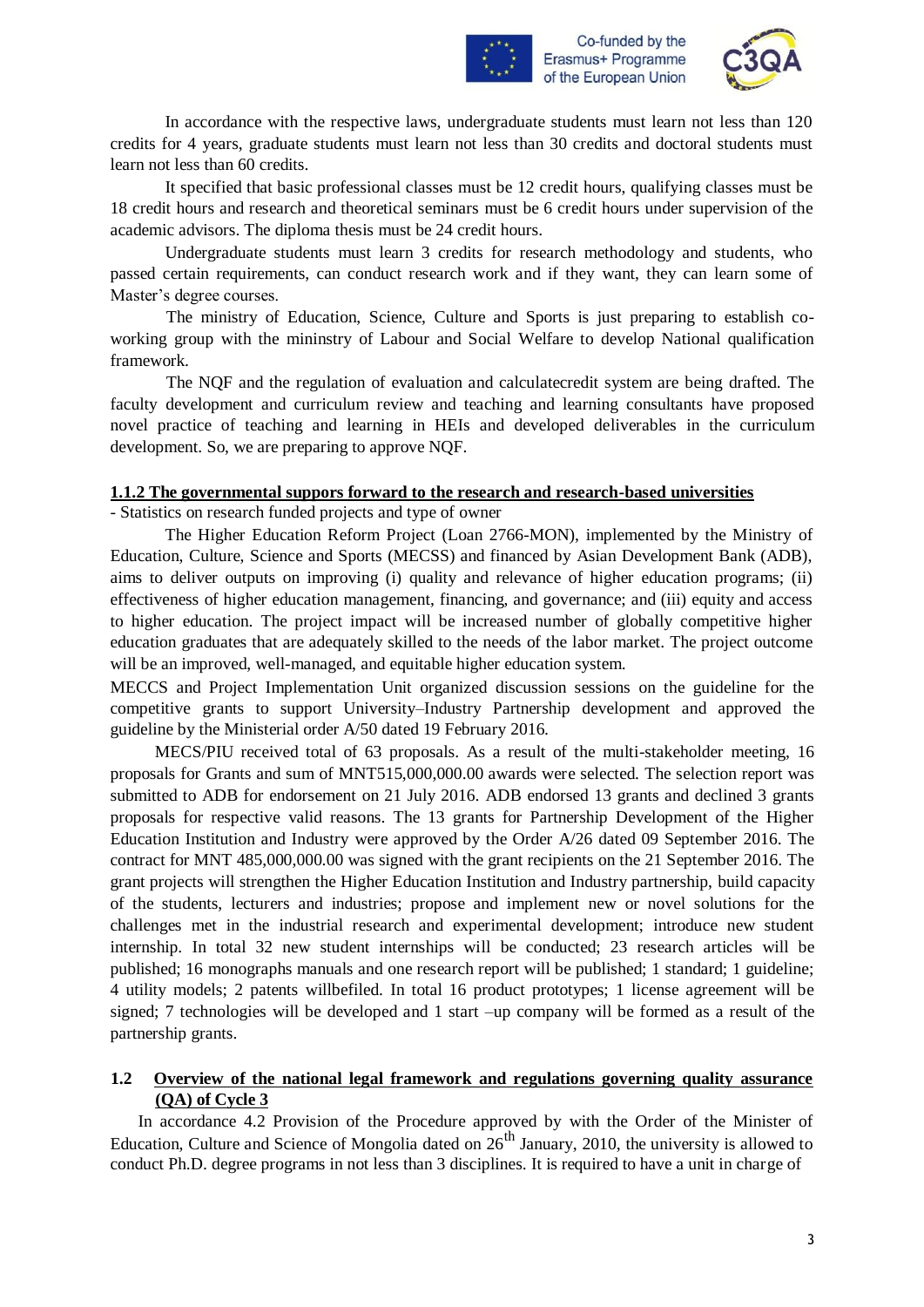



the PhD degree programs and classes pertaining to the doctoral programs must be conducted by the Ph.D. degree faculty members.

"General procedure for conducting the Master and PhD degree programs" was approved by the A/370 Order of the Minister of Education and Science in 2014. This procedure specified generic requirements, orientation, curriculums, modules, structure, criteria for admission and faculty, intended learning outcome, assessment, quality assurance and implementation pertaining to the PhD program. For instance: in the 2.3.3 provision of this procedure, it specified that basic professional classes must be 12 credit hours, qualifying classes must be 18 credit hours and research and theoretical seminars must be 6 credit hours under supervision of the academic advisors. The diploma thesis must be 24 credit hours. In accordance with 2.3.8 of this procedure, the PhD candidate students are required to compile results of the research works, write diploma thesis and accordingly, defend it at the "Defense Council for PhD Diploma Thesis". Upon studied credit hours of Ph.D. classes, they doctoral students must take the final exams before starting the diploma thesis. As specified in 2.3.4 of the procedure, the PhD degree program's curriculum should be developed by the respective committee and approved by the administration of the given university on the basis on the state central administration body in charge of education affairs. Pursuant to the provision of 2.5.6 of this procedure, the issues regarding developing, approving and making changes in main disciplines of the doctoral research, quality assessment and curriculum should be regulated by the academic procedure of the given university. In 2.5.8 of the procedure, it specified that the requirements and forms for content and structure of the PhD degree thesis can be approved by the university.

In accordance with the amendments made into the Education Law of Mongolia on 14<sup>th</sup> April, 2016, it specified that the university is entitled to conduct Master and PhD degree programs and can be higher education institution that integrated research - and - academia - industry equipped with required laboratories. Otherwise, it can carry out Master and PhD degree programs alone.

#### **1.3 Strategies and incentives for Cycle 3 at national level**

The amendment law on higher education along with law on education was ratified by the plenary sessions of the Parliament of Mongolia on 14 April 2016. The major amendment is to strengthen HEI autonomy and accountability. Some amendments in the law are: the representation in the Board of Trustee for the public HEIs were clearly outlined (representation percentage of the owners, independent members, faculty members, students, graduates for public and non-public HEIs), the follow up actions and responsibilities of the HEI that ceased its operation. HEI can establish Higher education development foundations for research training purposes as well as other purposes upon the endorsement of the Board of Trustee.

#### **1.4 Impact of European Principles, Standards and Guidelines at national level**

MNCEA has been studying the Bologna principles and ESG as well as Salzburg principles when it upgraded the criteria and procedure for institutional and program accreditation. Since Mongolia joined in the C3QA project, MNCEA translated the Salzburg principles into Mongolian as well as translated the ESG into Mongolian. Respectively, the MNCEA is aiming to acclimate the benchmarks and good practices that have been arisen from the ESG for fostering the effective internal quality assurance mechanisms in Mongolian higher education institutions.

#### **1.5 Financial conditions**

Currently, there aren't any financial incentives to develop p Cycle 3. Althouth, "The regulation of research grant for students, studying in master and doctor level" in 2016 by order number А/658 it has never been implemented.

#### **2.1 Main characteristics of Cycle 3 programs**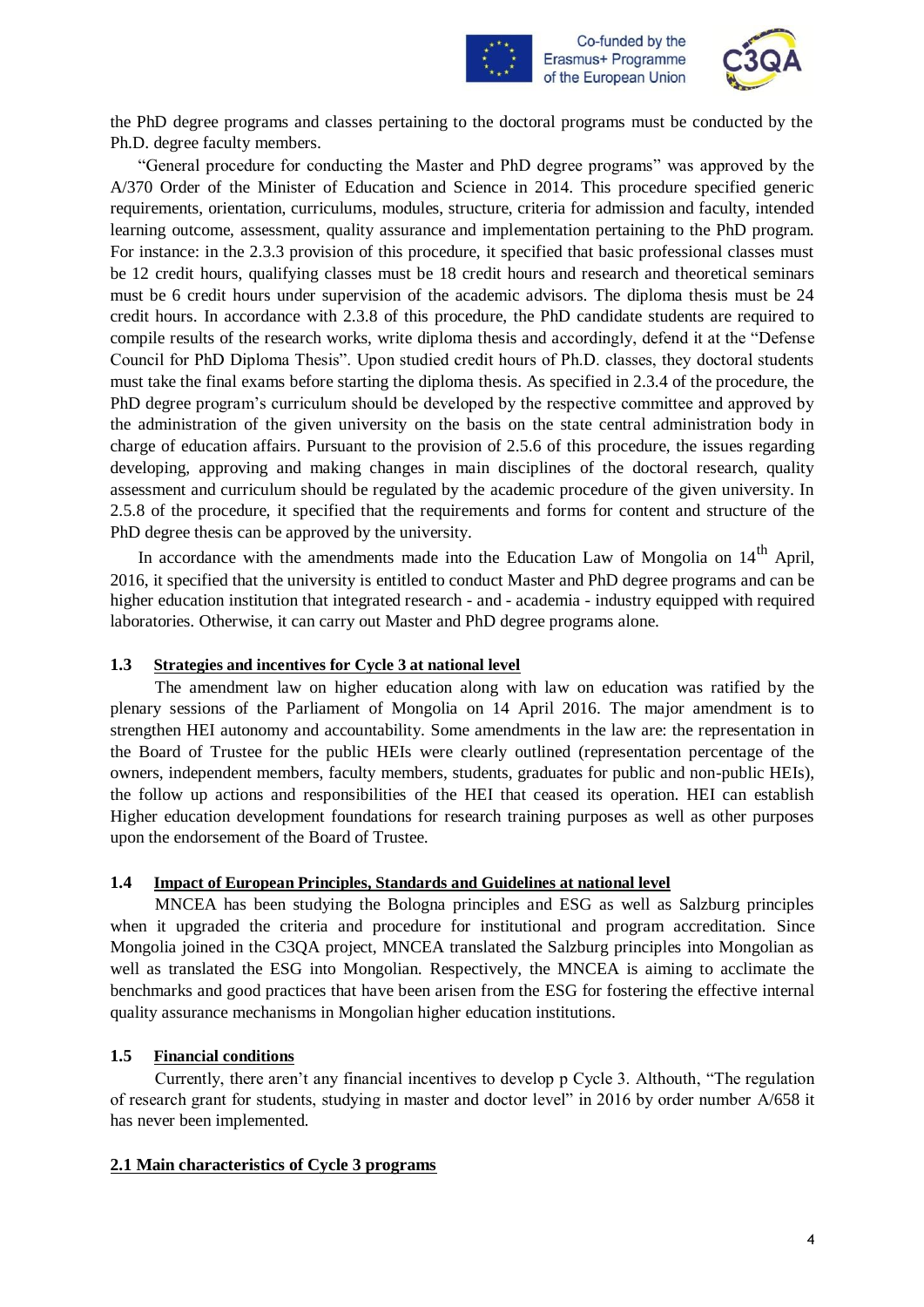



In accordance 4.2 Provision of the Procedure approved by with the Order of the Minister of Education, Culture and Science of Mongolia dated on  $26<sup>th</sup>$  January, 2010, the university is allowed to conduct Ph.D. degree programs in not less than 3 disciplines. It is required to have a unit in charge of the PhD degree programs and classes pertaining to the doctoral programs must be conducted by the Ph.D. degree faculty members.

"General procedure for conducting the Master and PhD degree programs" , which was approved by the A/370 Order of the Minister of Education and Science in 2014, specified generic requirements, orientation, curriculums, modules, structure, criteria for admission and faculty, intended learning outcome, assessment, quality assurance and implementation pertaining to the PhD program.

Before 1990s or during socialist system, Cycle 3 program in National University of Mongolia (NUM) was the same as that of in former Soviet Union. NUM started transferring to credit system in the mid of 1990s. Finally, from the academic year of 1997 and 1998, NUM changed the education system to bachelor, master and doctor level.

Before 1997, there were many limitations for those who wish to study in doctoral program. For instance they work in universities or research institutes at least 8 year successfully. And vacancy for Doctoral study with fixed research theme was informed in public. After that the applicant should compete on that vacancy. The entrance examination included very hard exam on Communist party history and Marxism.

Since 1997, there were many revisions for doctoral study regulations and curriculum according to need of students and requests from the Ministry of Education. Last revision was made in 2015.

Otgontenger University (OU) has started to run Doctoral Program in Law since 1999 and in Education since 2010 respectively. OTU develops the curricula based on common requirement for Higher Education Curricula at national level, school academic council makes a decision to improve and renew the curricula in specialized dissemination, and educational operation is conducted by graduate academic affairs. However currently OTU hasn't adopted the credit system yet, preparation of this workfinished and Management Information System developed fully as well as it is being tested. We are willing to introduce the credit system fully in 2017-2018 academic year.

Graduate degree training activities are run in accordance with Training regulations of Otgontenger University. However the National Dissertation Defense Committee conducts the dissertation defense activity. National Dissertation Defense Committee has own regulation.

In these days, Mongolian universities conduct doctoral studies in accordance with the "Regulations of Graduate Study" which is implemented and approved by MECSS.<sup>1</sup> According to this regulation each university's academic council approve their regulation of study. According to this regulation, partner universities of the project have developed and implemented the study plan as follows. General curriculum for doctoral program was shown in the next table.

|                      | modium for doctorum program was snown in the next taste. |                           |  |
|----------------------|----------------------------------------------------------|---------------------------|--|
| Curriculum           | Credit hours for Doctoral program                        | Credit hours for Doctoral |  |
| component            | <b>NUM</b>                                               | program OTU               |  |
| Professional courses | 8-9 credit hours                                         | 12                        |  |
| Special cources      | 14-15 credit hours, here 6 credit                        | 18 credit hours, here 6   |  |
|                      | hours shoud be taken from different                      | credit hours<br>shoud be  |  |
|                      | departments or research institutes,                      | different<br>taken from   |  |
|                      | universities                                             | departments or research   |  |
|                      |                                                          | institutes, universities  |  |
| Research work        | 12 credit hours, here 2-3 credit hours                   | 6 credit hours            |  |
|                      | shoud be taken by working as a                           |                           |  |
|                      | of advising professor. At least 3                        |                           |  |
|                      | credit hours shoud be taken by                           |                           |  |
|                      | attending as an assistant researcher in                  |                           |  |
|                      | the research project.                                    |                           |  |
| <b>Thesis</b>        | 24 credit hours                                          | 24 credit hours           |  |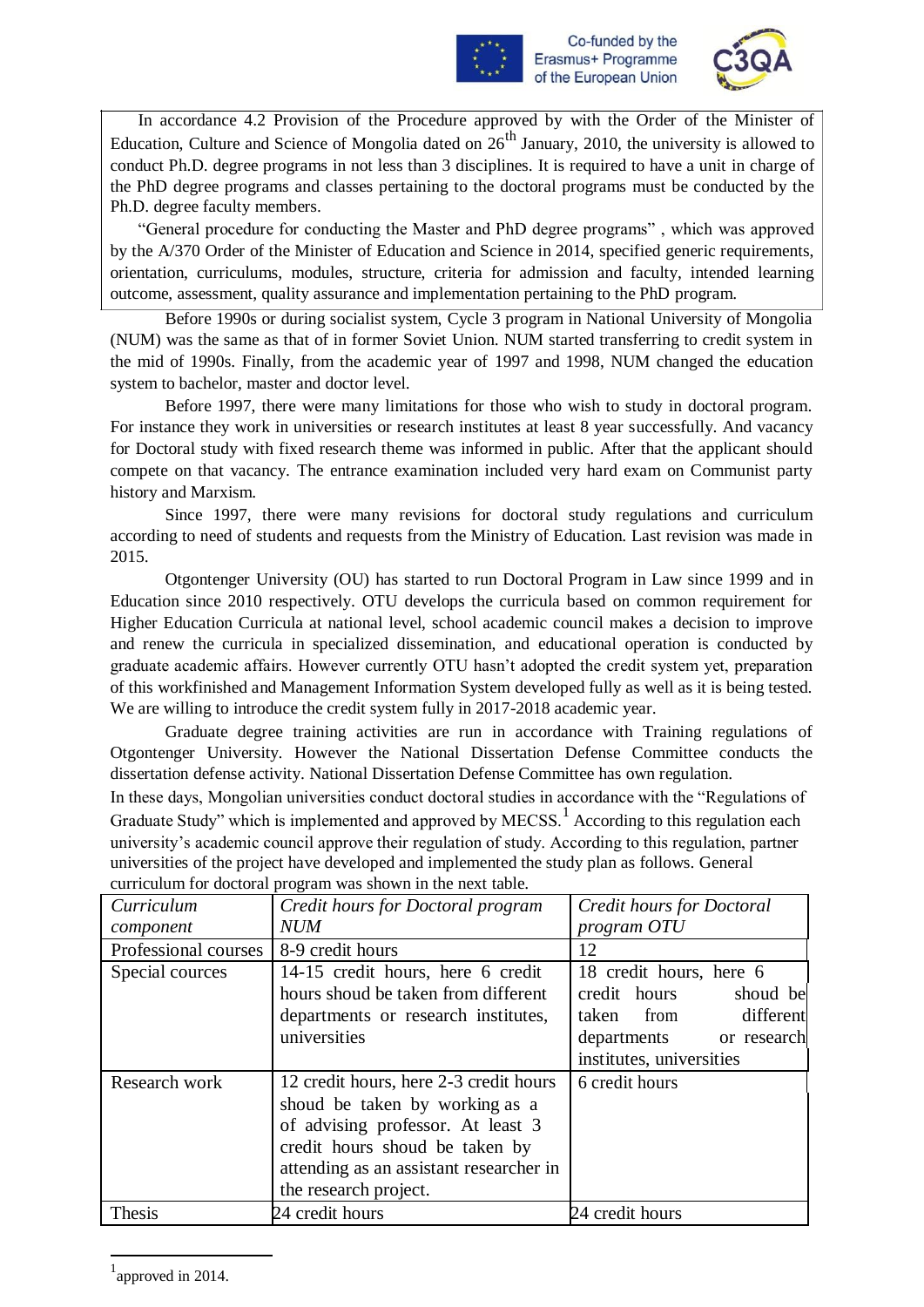



Here, 1 credit hour is equivalent to 1.8 ECTS credit hours.

#### **2.2 Characteristics of the Cycle 3 study:**

The selection of the candidates at Higher Education Institutions in Mongolia including NUM and OTU is open for all who has master degree. Every HEIs require candidates to take an entrance exam. Enrollment of researchers working at the research institutes or young lecturers at universities is common. For those who has no job and enrolled to doctoral program it is hard to find scholarship. In some cases, supervisor who has research grants gives scholarship to his/her doctorate students.

During the doctoral study if a doctorate student got the required credit hours except the thesis, one can get a certificate of fulfillment of the program. One can defend her/his thesis within 5 years after getting the certificate.

The thesis should be written according the specific requirement before the Counsel Meeting. The thesis defense at the Defense committee Meeting is essential. Curriculum for doctoral program at HEU is planned for 3-4 years. In practice, it prolongs more years depending on research results of the doctorate students.

#### *Procedures:*

- Enrolment register the recruits, take test from recruits, issue an order for recruits,
- Training general knowledge courses including research methods, research methods in social and law field, to possess a methodology of writing thesis, foreign language,
- Training Component of common professional courses
- Training Specialized courses
- To plan the research work in according to the graphic
- To bring up for discussion about the research work at seminars, national and international level conferences and seminars, and to publish the articles on professional journal
- To finalize the thesis, to give professors for editing and review, and to propound the dissertation in related department and team of professors,
- To take a preliminary defense and final defense respectively for defend the thesis.
- To grant the doctor degree in according to the resolution of National Dissertation Defense Committee, to grant the diploma in according to the order of rector of University,
- There is no common rules and regulations for doctoral research work.

#### *Status, competencies and role of the supervisor*

Supervisors, head and members of defense committee must have academic degree as well as according to the common rules of MECSS, supervisor of the thesis should have published at least one article related his/her field in the last three years. In addition, University determines the related requirements for the supervisor of the thesis. According to the approved common regulation Ph.D. supervisor should have Ph.D. degree, has been involved in scientific and research organization in the past three years, is recognized as an active researcher who has published at least one article in the professional journals which has SCI and Scopes indices and internationally and domestically acclaimed journal.<sup>2</sup> A regulation 'student can offer his/her Ph.D. supervisor' is in Regulation of Graduate Study of OU. Even though, the supervisor should be approved by the order of the head of faculty. There is no limitation in the number of doctorate students for one supervisor.

Description of the thesis defense mechanisms and regulations (including criteria for the award of doctoral degrees)

 $2$ 2.8.3 болон 2.8.4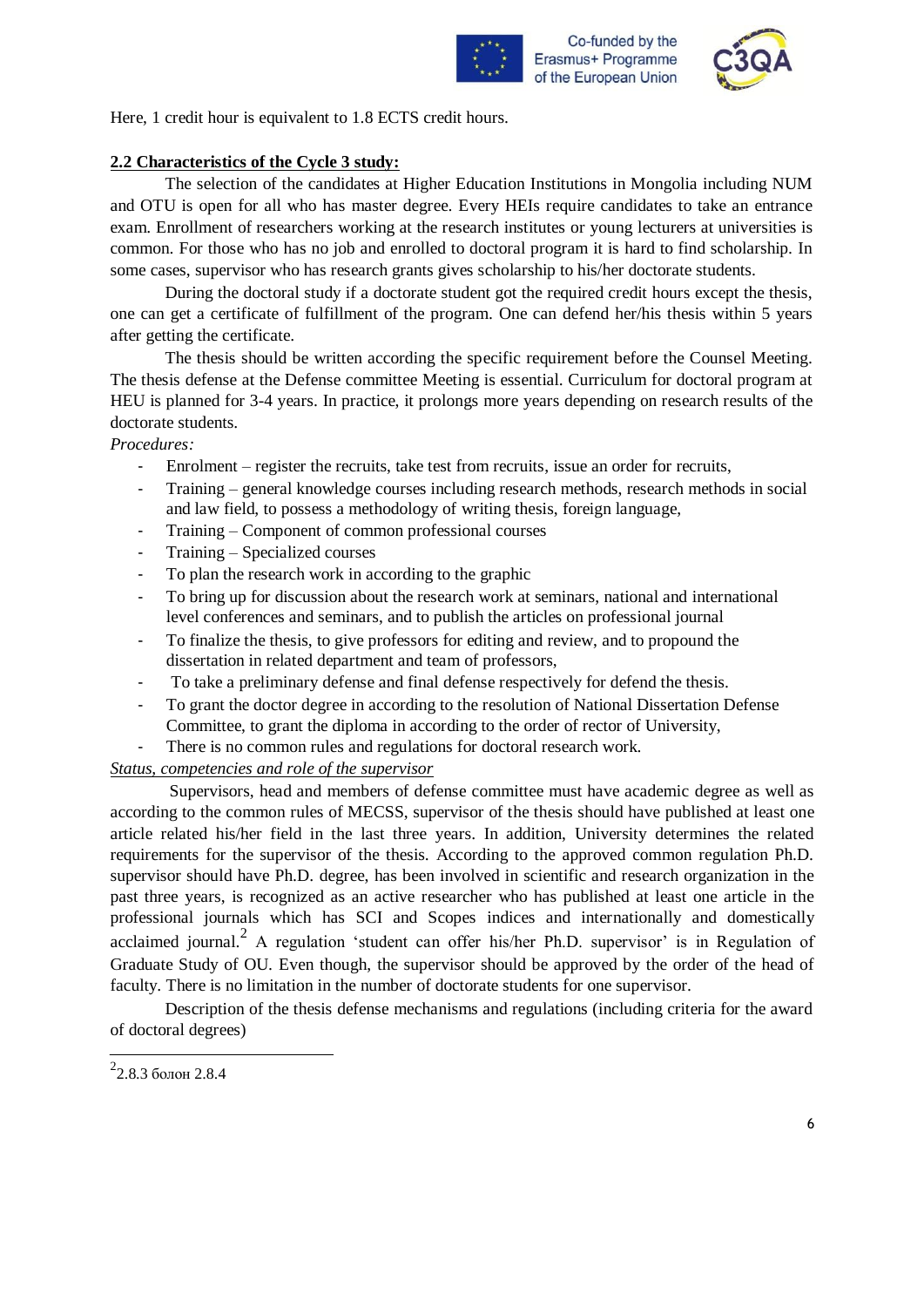



There are only one Defense committee in each specific field in Mongolia. After completing Doctoral program at the universities including NUM and OTU the doctorate student should send all required documents and application to the Defense committee for the Thesis Defense. The secretary of the Defense committee checks the documents and inform to Head of the Counsel. Head and Vice Head, and the secretary of the Defense committee discuss about whether the applicant fulfilled the requirements of the defense and make decision on if whether the student can pass the defense at the final Counsel meeting. If the decision is positive, they fix the Meeting date of the Defense committee. They also make decision on extending members of the Counsel. Before the meeting copies of the thesis should be distributed to all members of the committee. By the recommendation of the head of committee 2 or 4 members of the committee will make review of the thesis. The meeting of the Counsel will be held by fixed agenda. After presenting the ideas and results of the thesis by student, decision will be made by ballot. If more than 75% of members voted for the thesis, the student will be awarded the PhD title.

Before his/her defense of the thesis, candidate should make to submit certain set of documents, academic units of credits, and acceptance of supervisor and university. Secretary of Defense Committee handles these matters.

Defense Committee is appointed for 3 years in accordance with order of MECSS minister. Although number and profession of defense committee members can different, commonly there are 6- 15 members. The Education and Psychology defense committee have 15 members including chairman, deputy chair and secretary. If supervisor of thesis is in the committee, he/she cannot vote. The defense is posted as a public hearing 14 days prior to the final defense and copy of thesis will be given to interested parties in the university library. However there is not any ceremony for Final Defense procedure, there is ceremonial event and costume for the granting diploma. After the defense meeting, the doctorate students have a time to revise his thesis according to comments of members of Counsel. After revision, thesis should be finalized aligning with the manual for thesis deliver in HEI. Thesis should be delivered to the Main library of Mongolia, Library of Information and Technology and to the Library of HEI. After this, according to decree of the Director of HEI the certificate of PhD degree will be printed out and sent to doctorate student.

The Ministry of Education approves members of the Defense committee. There are 9-13 permanent members in each Counsel. The Counsel can be extended by other researchers and professors according to thesis theme.

Diversification of Doctoral studies (Are there procedures to validate a "Doctorate at work" Are there definitions of specific skills for a doctorate?)

The requirement of enrollment in accordance with in section 2.7 of Regulation of Graduate Study. including,

- To have master's degree
- If a student's previous background is in a different field of study, he/she need to study some preparatory courses and after that can continue the program.
- Foreign student should have required Mongolian language. (If intergovernmental agreement is agreed upon)
- Professional specific requirements could be specifically approved by the university

• should have diploma median grade at least over 2.75 (68%).

- should have over 8 years of training and research experience in university or research organizations through the forms of Doctoral study which are day, corresponde, and external forms,
- should have published over 15 academic articles. If some articles which wouldn't involved in a dissertation can be calcualated as a set unit of professional and specialty courses,
- should have the content has been created to provide 75% of the doctoral dissertation
- if want to study with external form, university academic council will value the research content,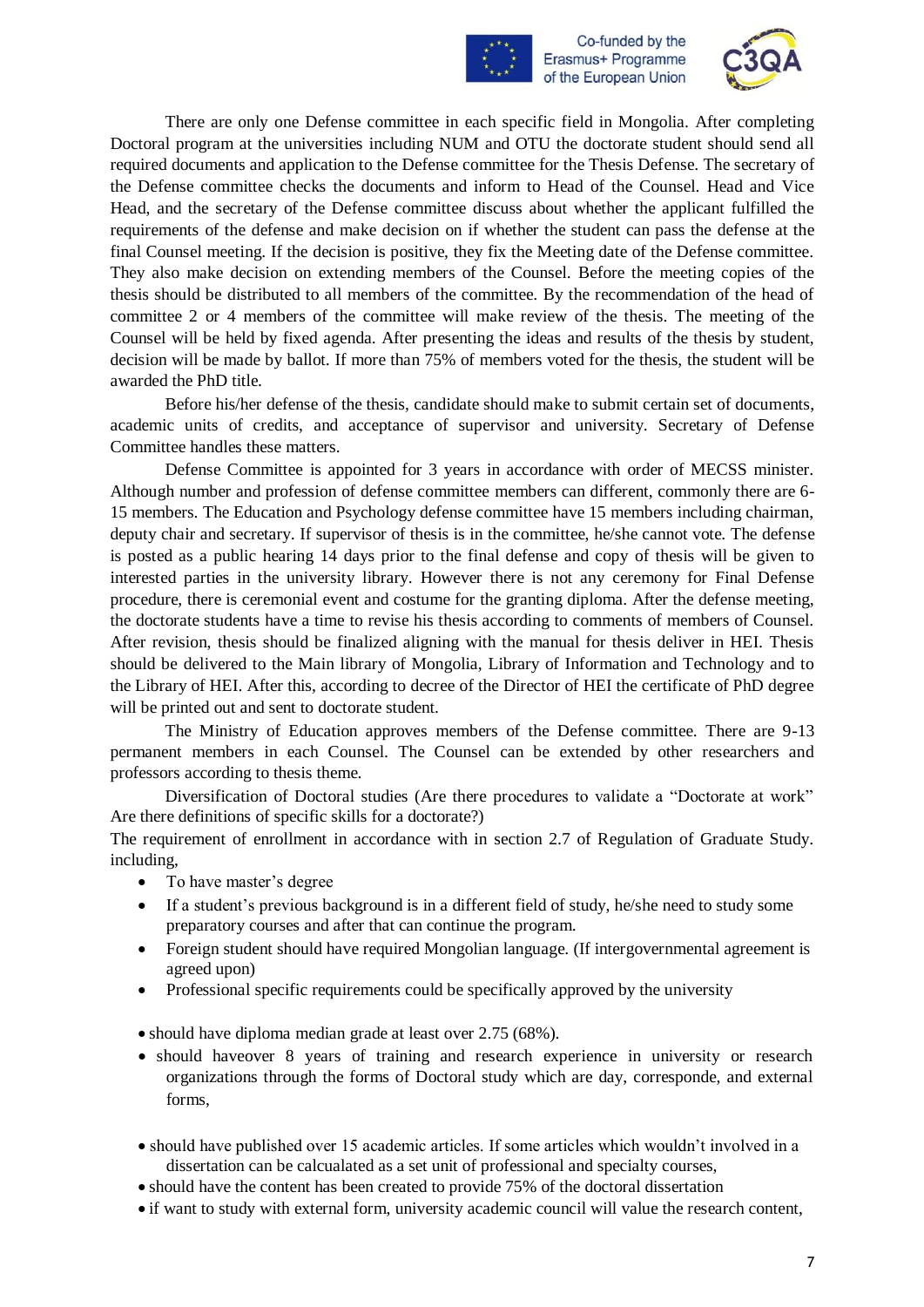



quality, and result, then calculate the set of unit by recruits research works, and finally decide whether he/she will study

#### *Internationalization of Doctoral studies*

In Mongolia, there is no specified regulation for foreign students of doctoral training in Mongolian universities. According to the regulations of the MECSS, "Foreign students should have required Mongolian Language knowledge. (If there is intergovernmental agreement, it will be taken into consideration)"

- According to the "Regulation of Graduate Study" of OU, there can be 1:1 joint program with foreign university, postdoctorate training, research student exchange program, and refresher course for OTU graduates. Developing program, defining the course content, selecting students, and providing study condition will be regulated by special regulation.<sup>3</sup>
- There is a provision that foreign student will study in accordance with universities joint agreement or personal agreement.

OTU pays more attention on involving foreign students in doctoral study and is developing a regulation for foreign students.

Authentication procedures of the Degree and if applicable recognition mechanisms outside the country.

Doctoral course will be accredited domestically. Currently, there isn't any accredited doctoral course.

#### **2.3 Positioning of Cycle 3**

*- Doctoral school? Research entity in relation with the doctoral student?*

NUM (National university of Mongolia) run the doctoral courses through its Graduate school within the higher education. In Mongolia, there is no special and independent structure for Graduate Study, the doctoral course is run as a part of the university.

In OU, graduate courses are run as a form of academic affair.

#### - *Are Doctoral research subjects chosen in partnership with research units and in line with the scientific local, regional and national environment?*

According to the regulation of MECSS and OTU, Ph.D. dissertation discusses the objectives of the relevant field of expertise, or the scientifically- oriented (methodical or methodological basis) of country's socio-economic affairs, comparisons with other previous solutions, and creatively innovative aspects of the subject matter and need to be a subject of scientific research that provides new knowledge, rationale, and practical conclusions on the topic

Ph.D. student can choose his /her thesis topic, then department discusses, gives advises and approves the theme. The most Ph.D. students choose the thesis which is related to the unsolved issues in their field.

- *Beyond research unities are there operational interactions with the industry sector and/or national, regional or local authorities?*

Very few cases for research unities have operational interactions with the industrial sectors. But it is common that workers from state, regional or local organizations are attending in a PhD courses while they are working. In that case students relate their research topics with their organizations activities or goals. By this way there are many interactions with above mentioned bodies.

- *What is the ratio of Doctoral workers in the private sector?*

According to the data of 2016, in Mongolia, 137 doctoral students graduated successfully and its 87 were female students. Even though, employment surveys of Ph.D. is not officially published. There is a survey that 100% of graduates of OTU are employed in the private sector.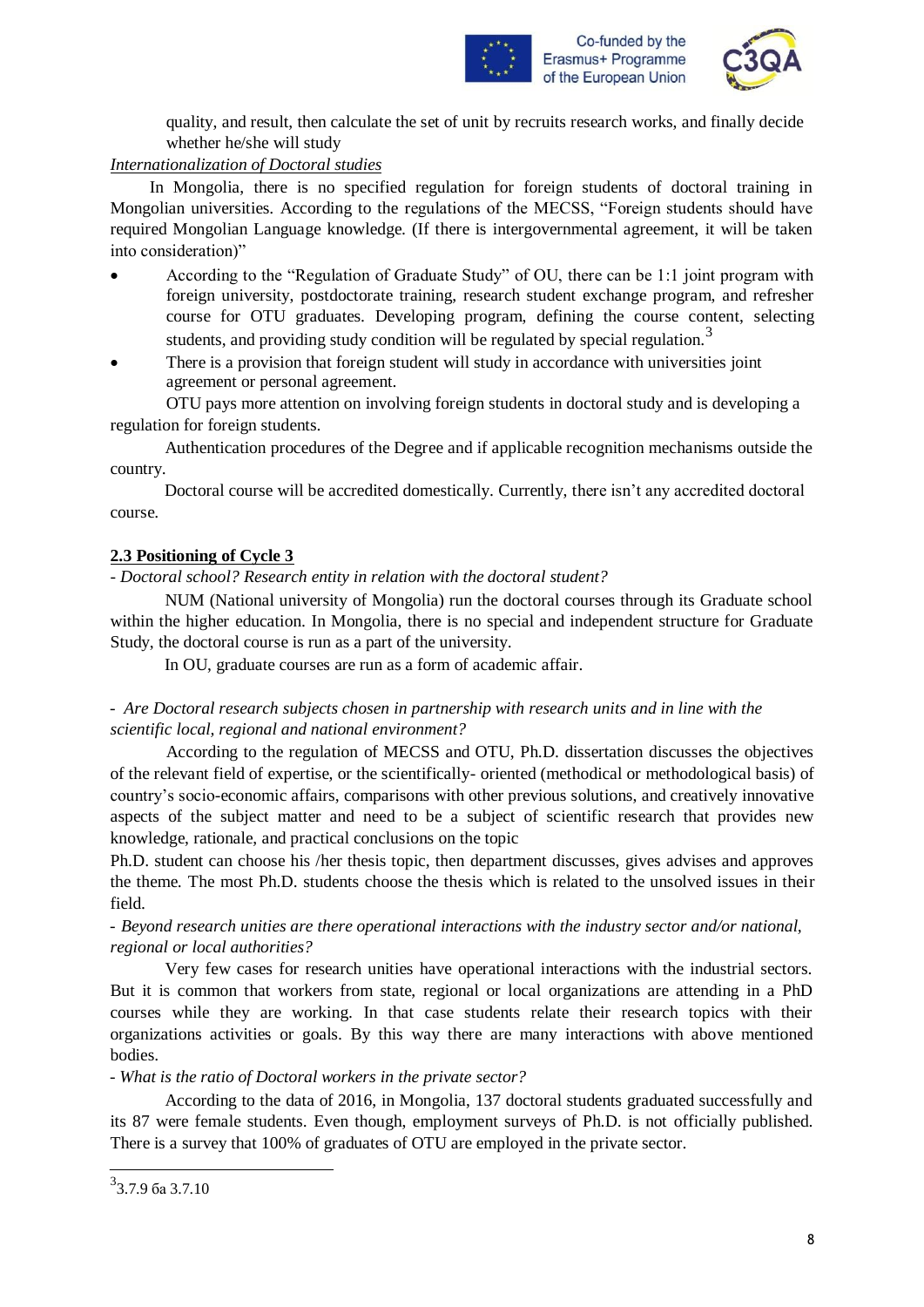

*- Is there any regulation that favors the employment of Doctoral workers?*

Some organizations give the paid leave for PhD students in relation with thesis defense. After Ph.D. student got the doctoral degree, salary is increased by 15% in according to the National Labor Law.

- *Are there any contribution from the private sector the doctoral curriculum? or to its financing ? of regulation ?*

Currently there is no evidence of support from private sectors is available.

#### **2.4 Follow-up of Doctoral Students and graduates** *-*

*Does the university follow up Doctoral students?*

"Common regulation of graduate study approved by second appendix of A/370 order about amending the rules, approving regulation, index, and dissemination of Master and Doctoral degree" is followed at national level. There is not certain common criteria. Each school develops and implements their own criteria within the domestic educational operation.

- 1. Impact Assessment (graduate employment)
- 2. Quality Assessment (training as analytics)

Ph.D. alumni participated as a part of Alumni Association. Also, they are invited as a teacher for teaching in master and doctoral course, involved in research work and projects, and joined on creature etc.

*- Are there trainings provided to Doctoral students? Are they compulsory to validate a doctorate?*  Doctoral study curricula has 60 units of credit includes 12 units of professional course, 18

units of specialized course, 6 units of scholarly work, and 24 units of dissertation. 12 units of professional course is compulsory course in OTU.

- *Is there a document, a "thesis charter" specifying the mutual commitments between Doctoral students and thesis supervisors?*

There is a scholarly writing standard which relates to the dissertation. Some Defense committees provide the guidance of writing design and formation. According to Regulation of Graduate Study of OTU, Ph.D. thesis must be focused on one topic, decide the objective in his/her field or decide with scientific reason (or find the method) the practical problem related with country interests, economy situation, compare to the prior solution, introduce the new part of issue, and draw a conclusion of new knowledge or information, basis, theory, and practical finding. From this year, OTU developed the academic research paper standard and it is reflected in the doctoral research paper requirement.

|                       | Standard         | Content                                                                                                                                                                                                                                                                                                                                                                                                                                                  |
|-----------------------|------------------|----------------------------------------------------------------------------------------------------------------------------------------------------------------------------------------------------------------------------------------------------------------------------------------------------------------------------------------------------------------------------------------------------------------------------------------------------------|
|                       | Definition       | An independent research work, which has contributed to the<br>development of new knowledge in the industry, developed<br>with all the aspects, and has been raised in the field of                                                                                                                                                                                                                                                                       |
|                       |                  | scientific practice.                                                                                                                                                                                                                                                                                                                                                                                                                                     |
| $\mathcal{D}_{\cdot}$ | Main requirement | • To complete the research work according to the work plan<br>• To involve the problem of the subject and formulate<br>rationally<br>• Content should be interconnected logically<br>• To develop with advanced process and keep with<br>scientific norm of sylistics<br>• Do not have copyright infringement<br>• Evaluate the findings and conclusions from each side of<br>the study<br>• At least 2 articles of research results should be published |

#### **Ph.D. dissertation**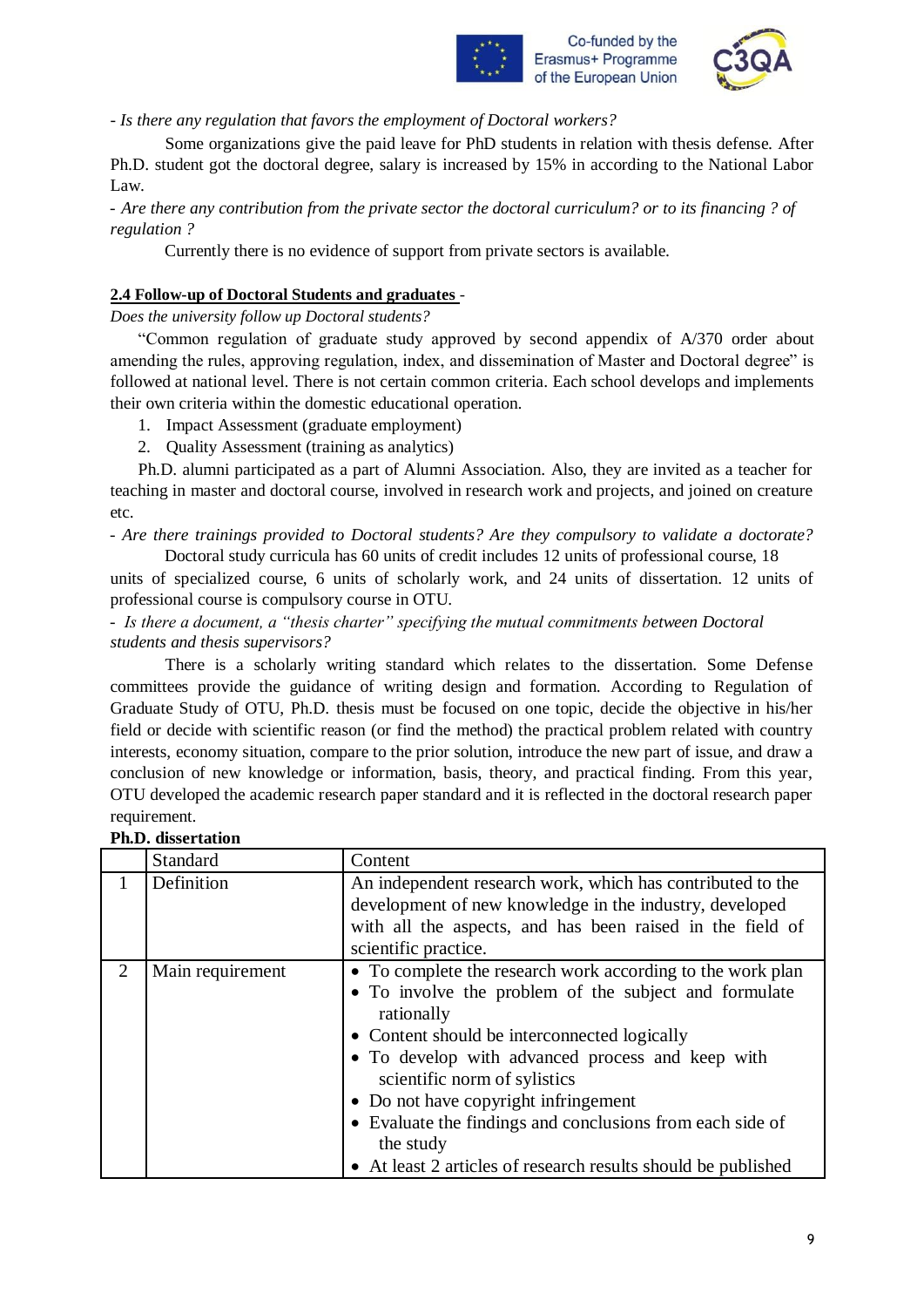



|                |                        | in foreign and domestic research journals                |  |  |
|----------------|------------------------|----------------------------------------------------------|--|--|
| 3              | Structure              | Introduction<br>$\bullet$                                |  |  |
|                | <b>HCERES</b>          | Overview of the study<br>$\bullet$                       |  |  |
|                |                        | Research methodology                                     |  |  |
|                |                        | Survey data processing analysis<br>$\bullet$             |  |  |
|                |                        | Conclusions                                              |  |  |
|                |                        | List of sources                                          |  |  |
|                |                        | Appendix                                                 |  |  |
| $\overline{4}$ | Writing                | Should follow the OTU standard<br>$\bullet$              |  |  |
|                |                        | • Summary should be summarized in 3 pages and translated |  |  |
|                |                        | into English or Russian                                  |  |  |
|                |                        | • Should be over 100 pages                               |  |  |
| $\overline{5}$ | <b>Discussion</b>      | Supervisor's discussion<br>$\bullet$                     |  |  |
|                | Defense                | Department discussion<br>$\bullet$                       |  |  |
|                |                        | • Ph.D. Defense committee's Defense                      |  |  |
| 6              | Evaluation             | Ph.D. defense committee's secret poll /Form CCAC-08/     |  |  |
| $\overline{7}$ | Writing of page layout | OTU name and logo<br>$\bullet$                           |  |  |
|                |                        | Candidate's first name and last name<br>$\bullet$        |  |  |
|                |                        | Dissertation topic<br>$\bullet$                          |  |  |
|                |                        | Major index and name                                     |  |  |
|                |                        | Degree of thesis<br>$\bullet$                            |  |  |
|                |                        | City anme                                                |  |  |
| 8              | Home page              | OTU name and logo<br>$\bullet$                           |  |  |
|                |                        | Candidate's first name and last name                     |  |  |
|                |                        | Dissertation topic<br>$\bullet$                          |  |  |
|                |                        | • Major index and name                                   |  |  |
|                |                        | Degree of thesis<br>$\bullet$                            |  |  |
|                |                        | Supervisor's fisrt name and last name and academic       |  |  |
|                |                        | degree and title                                         |  |  |
|                |                        | • After defense, the names, academic degrees, titles and |  |  |
|                |                        | signatures of chair of defense committee, secretary, and |  |  |
|                |                        | members                                                  |  |  |
|                |                        | City name, date                                          |  |  |

- *Are there rules of conduct for doctorate within universities? Are they written? How are they applied? Has the university set up methods against plagiarism? Which tools (software against plagiarism) are used?*

The rules conducting doctorate program is in the "Academic and Education rule at NUM" which also conducting Bachelor and Master program. Also there is a regulation for "Assigning and accepting research credit hours for master and doctorate students" at NUM. NUM has so called "A code of ethics" which regulates plagiarism and other ethics related matters.

OTU has student's common code of conduct and ethics and it includes about ethical issues of writing research work and intellectual property rights.

- *Are plans set up by the institution to prevent and reduce situations that may lead to dropouts, for example follow-up committees for thesis, defense in the course of a thesis, tutor or referent, mediator in case of conflict, etc.?*

NUM has no follow up committee but departments have responsibilities to regulate and follow up PhD and other level students.

However, there is no follow-up committee, OTU has formal committee for ethics and it has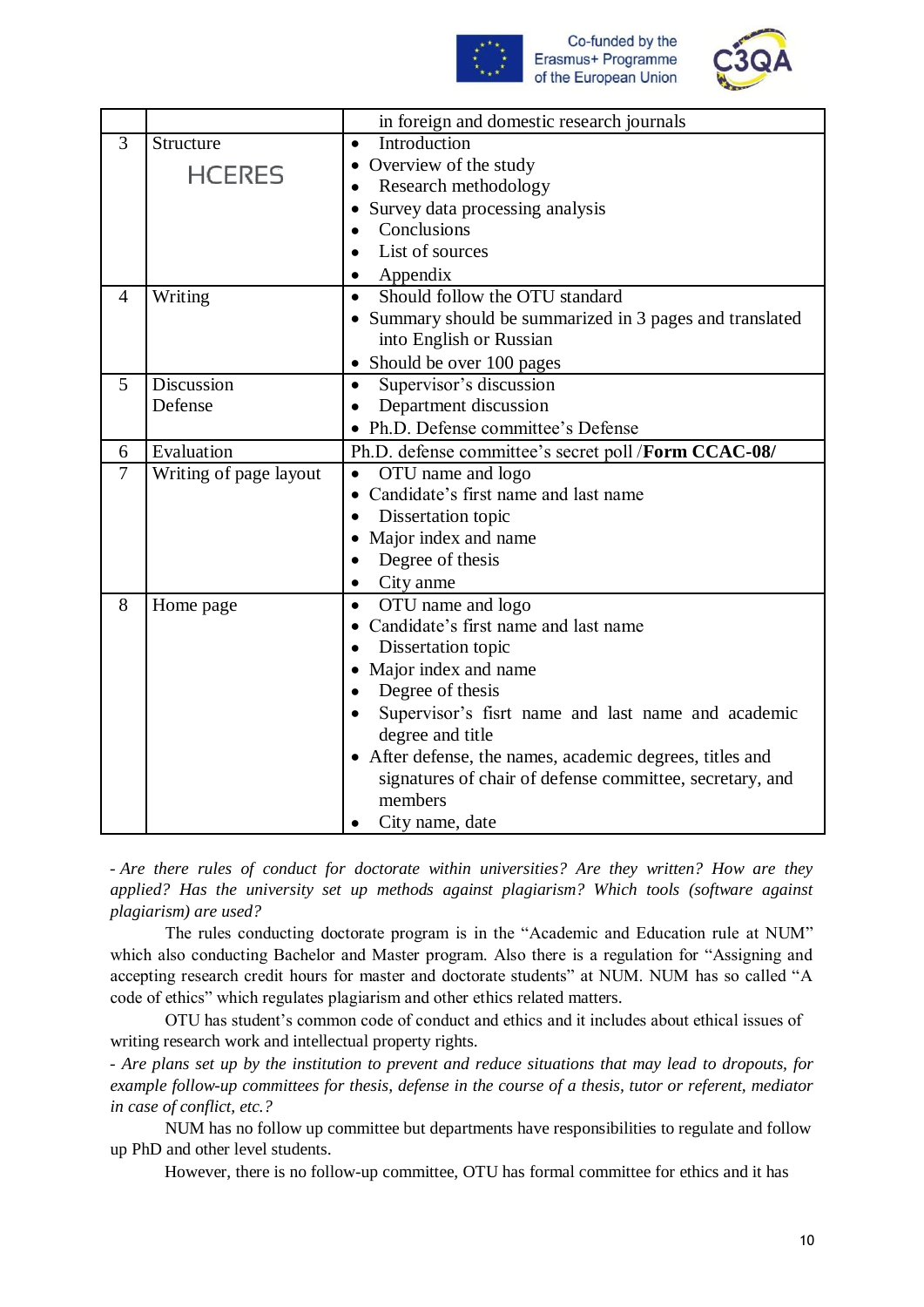



the right to make a decision on the subject matter.

- *Does the institution provide its Doctoral students with theoretical and practical trainings in order to integrate into society at a level corresponding to his/her qualification, in the private or academic sector?*

Ph.D. students study and do research in other department or research institutions for specialized course's 6 units of credit. This can make them to work more close to the society.

- *How many Doctoral receive a scholarship/financing to write their thesis? Where do scholarships/financing come from?*

OTU lecturers receive scholarships for their writing a thesis and it is regulated by OTU regulation.

- *Are there theses financed by private or public firms, or by State bodies, on subjects specified by the financing bodies?*

Currently there is no student from private sector while there is number of students from secondary schools and kindergarten.

- *What is the percentage of students finding a job immediately after their thesis? Six months after? A year after? Later?*

Mainly PhD student has a job before the enrolment. They continue to work the same place after their defense. It's common in Mongolia that students doing PhD while working. Many of such students continue to work at their work places.

- *Are there Alumni associations? Are they highly active?*

There are Alumni association in many programs and their activity varies depending on the program at NUM.

OTU has united structure of Alumni Association includes doctorate graduates. There is no separate Doctorate graduate Alumni Association*.*

#### **Chapter 3: Internal quality assurance mechanisms**

*- Describe the mechanisms, by providing your definition of IQA mechanisms*

OTU has Internal Monitoring and evaluation Office and it is responsible for Graduate study, too. Attestation regulation, approved in 2012, developed with 5 set and 51 criteria for evaluating the teachers' activity. The committee of Graduate study works on the training ad pedagogical issue. Academic affairs do analysis on program and curricula delivery and evaluate the quality. Students' grade is analyzed through the teaching classes of lecturers and lecturers are assessed by observing. Each academic year student admission is updated in accordance with ministry rule. Information of Cycle 3 program is publicized in university website and mass media. "Regulation of Graduate Study" of OTU is updated to adjust to the common requirements of graduate study - А/370

#### **In regard of ESG**

*Standard: 1.1*

*Institutions should have a policy for quality assurance that is made public and forms part of their strategic management. Internal stakeholders should develop and implement this policy through appropriate structures and processes, while involving external stakeholders.*

"Academic and Education rule at NUM", "Assigning and accepting research credit hours for master and doctorate students" and "A code of ethics of NUM" are main regulations which assure quality at NUM. These regulations are placed in the web site of the University and available publicly.

Currently, OTU is developing a quality management policy at all levels of the university. In addition, the program committee has a major role in ensuring the internal quality of the doctoral training and this committee involved the employer and the industry leader.

*Standard: 1.2*

*Institutions should have processes for the design and approval of their programmes. The programmes should be designed so that they meet the objectives set for them, including the intended learning*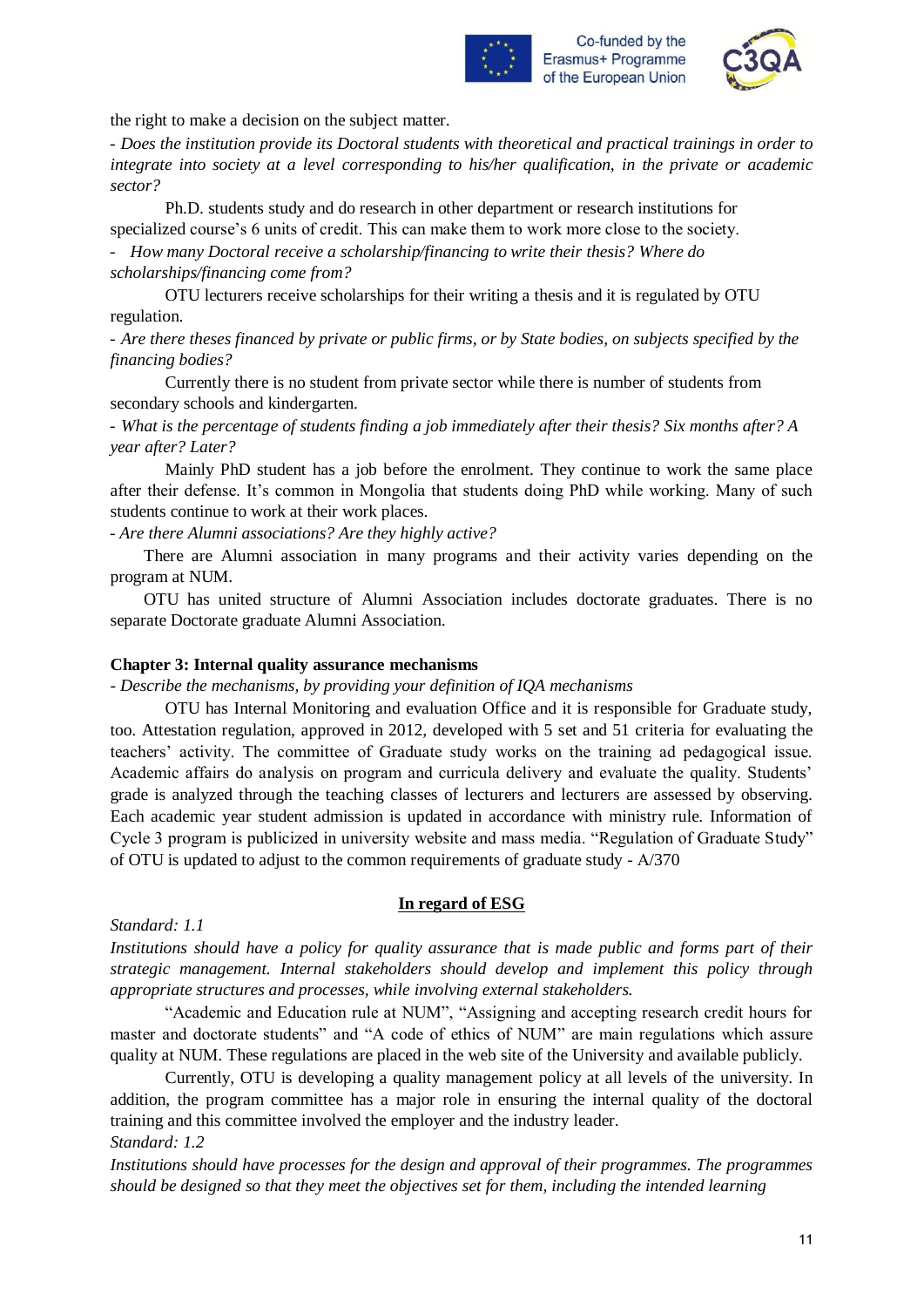



*outcomes. The qualification resulting from a programme should be clearly specified and communicated, and refer to the correct level of the national qualifications framework for higher education and, consequently, to the Framework for Qualifications of the European Higher Education Area.*

The case of NUM. Department curriculum committee design first draft of PhD or any other level programs. Faculty curriculum committee reviews the program and submits to the University curriculum committee for approval. In recent times, University pays much attention on the implementation of the programs in order to improve quality of programs and 100 percent fulfillment of the programs.

OTU doctoral programs are defining the goals as required by the MECSS and the purpose of each of subjects is within the framework of main objective.

#### *Standard:1.3*

*Institutions should ensure that the programmes are delivered in a way that encourages students to take an active role in creating the learning process, and that the assessment of students reflects this approach.*

In NUM there is also a teacher training center, which organizes various trainings for development of lecturers and professors teaching skills.

The Program Committees of OTU are responsible for the programs and lecturers' teaching method and academic affair and attestation committee are working for continuous improvement. Even so there is a problem "no student centered but traditional" is common during the training.

#### *Standard:1.4*

*Institutions should consistently apply pre-defined and published regulations covering all phases of the student "life cycle", e.g. student admission, progression, recognition and certification.*

OTU approves and follows the admission policy, regulation, and study regulation. Fatherly, OTU need to develop the requirements and specific provisions for applicants. There is safeguard board is at the national level, university attendance is relatively small in ensuring the learning process.

All processes related to the phases of the student life cycle are regulated by the "Academic and Education rule at NUM".

#### *Standard:1.6*

*Institutions should have appropriate funding for learning and teaching activities and ensure that adequate and readily accessible learning resources and student support are provided*

Universities are trying to create appropriate funding to support teaching activities. The creation and accessibility of learning resources are improving by years in NUM and OTU. For example a new library building of NUM is just opened and serves for students.

The 38.5 percentage of total enrollment of OTU are for Ph.D. program and it doesn't provide enough funding for program. This issue is reflected in OTU strategic plan and it needed to be improved.

#### *Standard:1.7*

*Institutions should ensure that they collect, analyse and use relevant information for the effective management of their programmes and other activities.*

However, the institutions analyze their graduate's employment, graduates' career path, needs to have high attention. In addition, HEIs need to pay attention on the dropout or taking excused absence for writing dissertation due to the time limit and study the reason for high rate on this.

#### *Standard:1.8*

*Institutions should publish information about their activities, including programmes, which is clear,accurate, objective, up-to date and readily accessible*

Both universities NUM and OTU provide information on their Ph.D. program to all stakeholders in an open manner and on its website. Program's events or activities are presented by mass media and social sites. Students can also get information through the electronic data through their base code.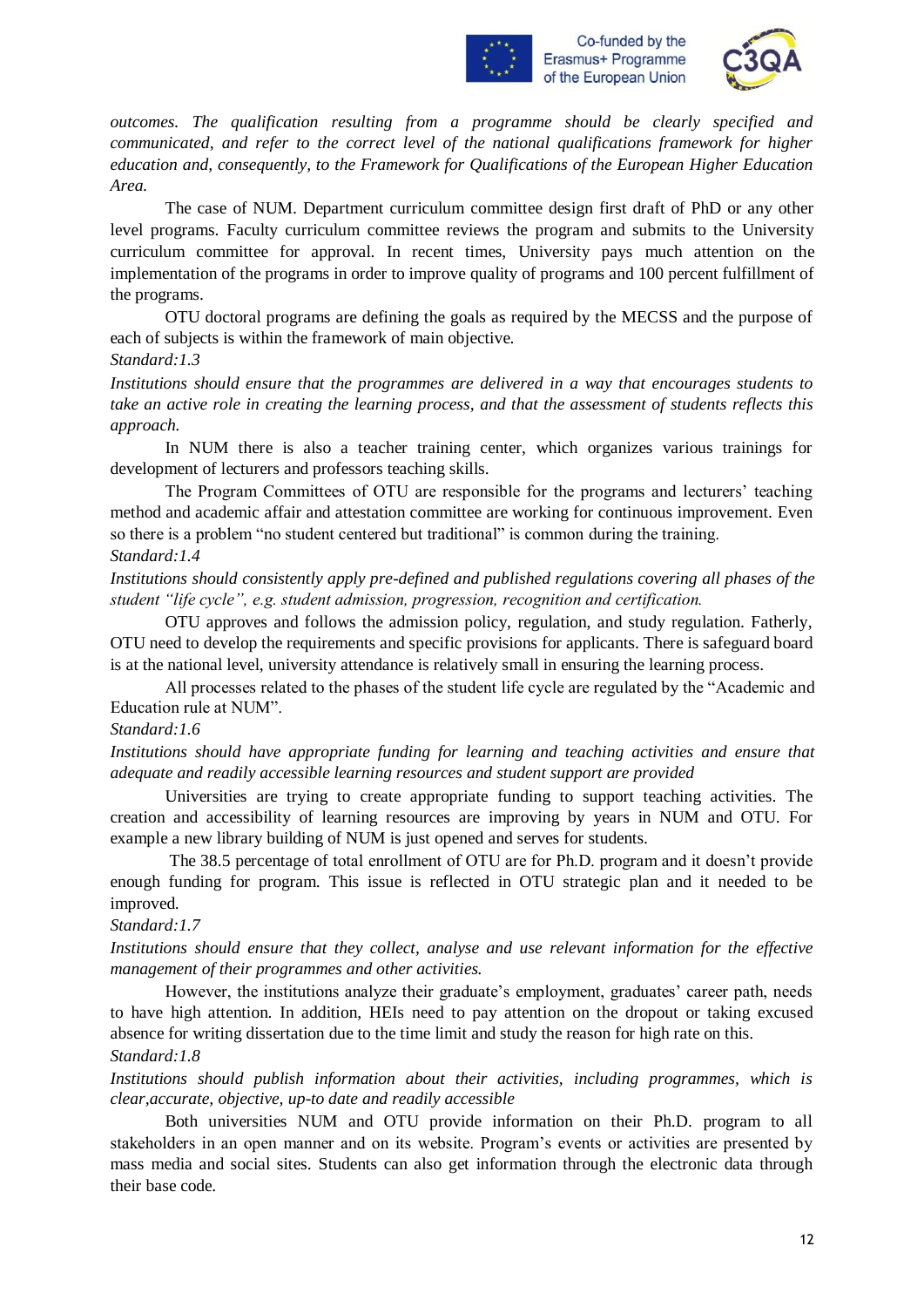



#### *Standard:1.9*

*Institutions should monitor and periodically review their programmes to ensure that they achieve the objectives set for them and respond to the needs of students and society. These reviews should lead to continuous improvement of the programme. Any action planned or taken as a result should be communicated to all those concerned.*

At NUM, at the end of each semester students fill satisfaction survey for each subjects they studied. During the surveys students assess the quality of teacher, lesson and learning environment. Moreover curriculum committees of Departments, Faculties and University have to review programs periodically (3 years) and monitor every day.

For OU, this activity is responsible for program for student's satisfaction survey, employer request and demand, and program's committee that involves lecturers and school representatives. There is a priority issue that small number of enrollments and the lack of sufficient financial support for the program.

#### *Standard:1.10*

*Institutions should undergo external quality assurance in line with the ESG on a cyclical basis. At the national level, Higher Education organizations need to ensure that the external quality of the program will be validated.*

The National accreditation counsel is responsible for external level quality assurance in national level. But very few programs of Master and PhD levels are accredited in national level. Moreover several universities including NUM and OTU are beginning to initiate the accreditation by international accreditation organizations but only in undergraduate levels. We hope there will be also movement of international accreditation in Master and PhD level.

#### **2.1.2 External QA (mechanisms outside the HEI)**

The Mongolian Law of Higher Education identifies the National Council for Education Accreditation as the main entity for quality assurance. Thus, MNCEA is mandated to function as the key body for quality assurance in higher education.

In connection with the expansion of the roles and responsibilities of institutional and program accreditation from 1998 to 2014, MNCEA sets its mission as 'to improve education quality, ensure national standards of academic programs, and strengthen the value and visibility of the Mongolian higher education system at the international level'. NCEA should fulfill its mission through the following objectives: (i) enhancing the quality of educational provisions of the Mongolian tertiary education system through its regular inquiries into the system's needs; (ii) conducting official recognition of HEIs and programs through periodic accreditation; (iii) ensuring national coordination of quality assurance bodies – both national and international; and (iv) promoting international visibility of the Mongolian tertiary education.

The Mongolian National Council for Education Accreditation was founded in 1998 and it is sole body for institutional and program accreditation. It has been implementing institutional accreditation since 1998 and started the program accreditation since 2005. In accordance with the amendments into Law on Education adn Law on Higher Education, it is entitled to conduct initial accreditation for ex-ante program. Nowadays, MNCEA has revised the accreditation criteria and is starting the pilot accreditation in associated with the ASIIN e.V.

In accordance with the amendments to the Education Law, the university has to submit its request to the Mongolian National Council for Education Accreditation for initial accreditation. For this reason, the university has to prepare and send the self assessment report and on the basis of the self assessment report, the national council makes a conclusion for a permission that enables the given HEI to start the new program. There are no specific criteria and procedure for initial accreditation in Master and PhD degree programs. However, the national council is adhering to the "General procedure for conducting the Master and PhD degree programs" approved by the A/370 Order of the Minister of Education and Science in 2014.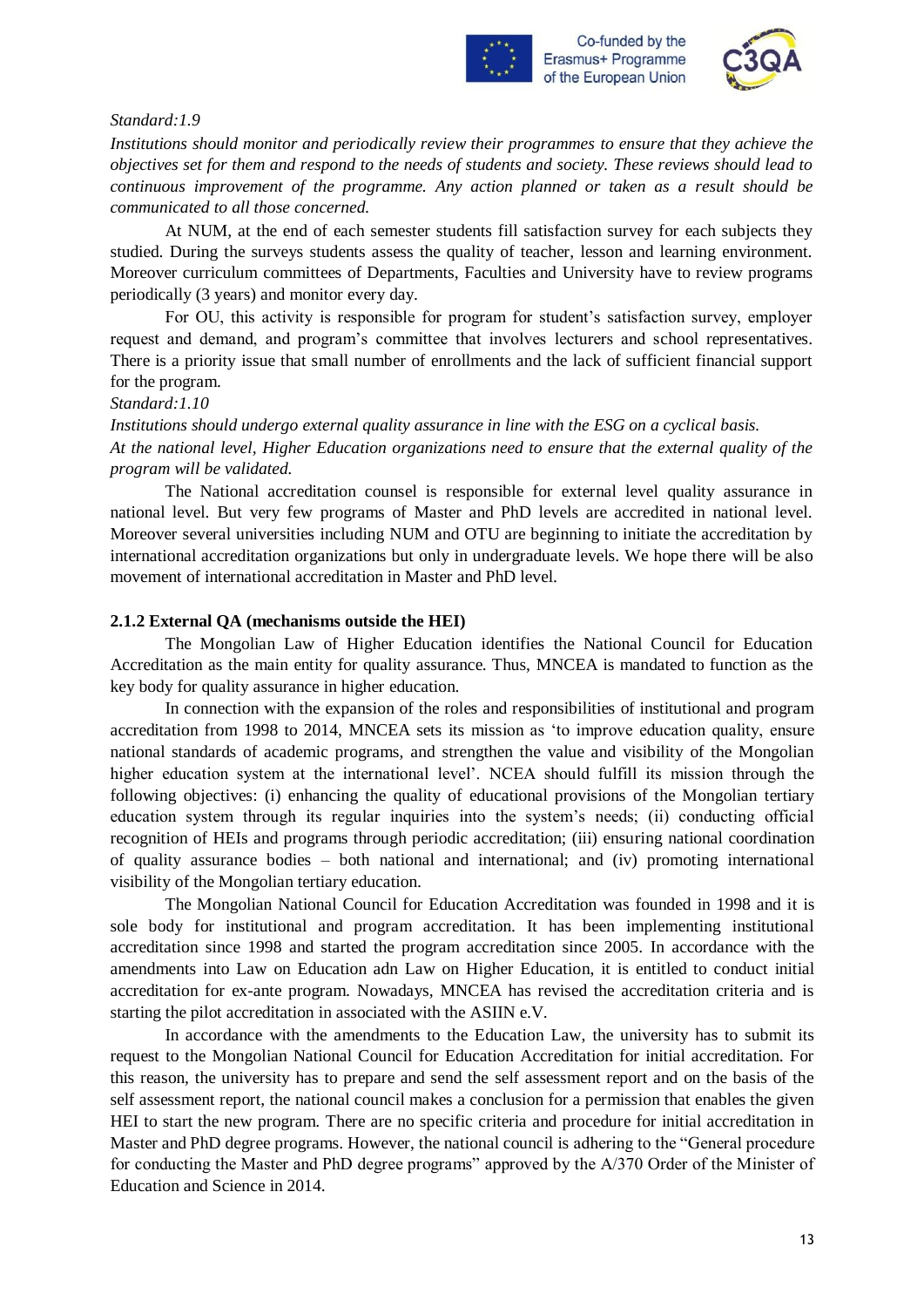



There have not been approved specific criteria for Master and PhD degree programs. All kinds of academic programs should go through the generic criteria for the program accreditation. As of today, the MNCEA has accredited only one PhD program (accredited in 2014).

Academic provisions of Master and PhD degree programs have been briefly specified in the criteria for institutional accreditation that was approved in 2014. In the institutional accreditation criteria, it is specified as HEIs should conduct academic teaching & learning for Master and PhD degree in regard of priority disciplines of the economics, facing challenges and development perspectives of further significant sectors. (Percentage of Master & PhD degree programs, internal and external quality assurance and accreditation status) HEIs are developing the self assessment reports in accordance with the above mentioned criteria.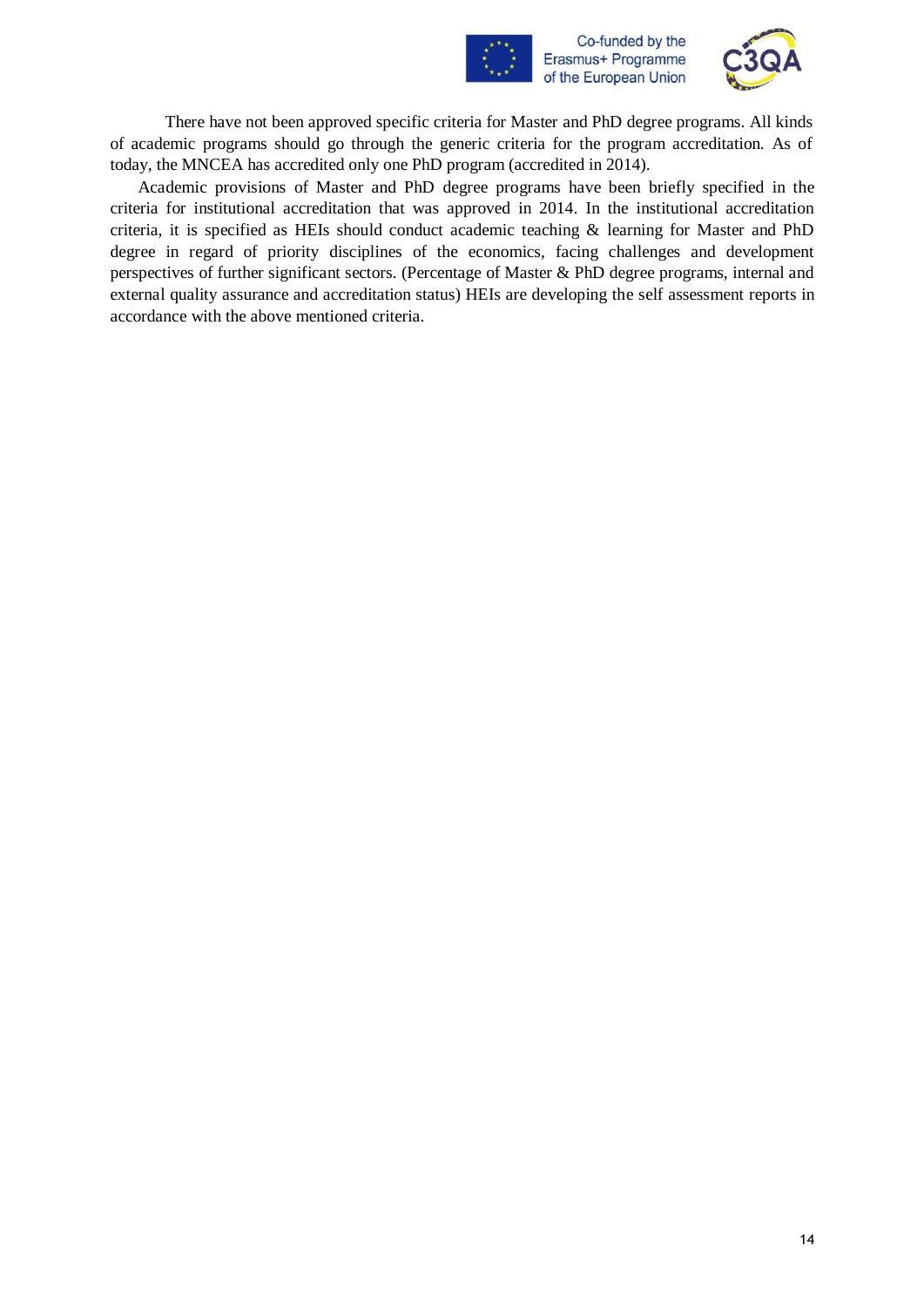



#### **Chapter 4 – Good practice examples (2-4 pp)**

#### **In case of EQA**

Regarding to amendments to the Law on education, the MNCEA has revised its policy, procedure and criteria as well as it extented its structure.

The Twinning Program is being implemented with an aim to enable a coherent and sustainable capacity building of Mongolian National Council for Education Accreditation (MNCEA) through long term partnership and knowledge exchange between ASIIN and MNCEA. It included conducting workshops on new standards and procedures, commencing internal quality assurance, and completion of pilot accreditation at selected 6 HEIs. In accordance with approved work plan the following activities were performed. Such as Guidelines for institutional accreditation, program accreditation, and initial accreditation, workshops and trainings on new standards and procedures at NCEA, and the workshops and trainings on Internal Quality Assurance (IQA) at higher education institutions. Developed requirements and criteria, operation manuals with implementation recommendations based on comparative studies conducted by ASIIN on institutional accreditation, program accreditation, and initial accreditation. These renewed requirements and criteria are used. Templates on institutional, program and initial accreditation developed by ASIIN are received by NCEA in June 2017. Preparations for conducting Pilot accreditation at selected HEIs are in progress now.

#### **In case of HEIs**

While 18% of total HEIs were universities in 2013, 32% or 31 of total HEIs moved up to the status of university in 2017. Specially, 3 universities were opened in new and 11 HEIs extended to the university. While a number of doctoral students was 2599 (0.02% of total students) in 2013, this statistics increased to 3849 (0.03% of total students) in 2017.

#### **Structural and organizational reforms**

Within the reform policy that initiated in the higher education sector starting 2012, most of HEIs formulated the missions to transform from the teaching – based university to research – based university in their strategic plans and are upgrading their policies for graduate and postgraduate courses in connection with the development policy of labor market and socio-economic strategies. In 2014, National University of Mongolia, Mongolian University of Science & Technology and Mongolian University of Life Sciences founded graduate schools as independent and affiliated branch school. These graduate schools are creating preliminary conditions for providing sufficient structure and organizations for enhancing the quality of graduate courses, encouraging partnership between HEIs and industry, supporting growth the number of doctoral students.

#### **Upgrading the programs**

.

In accordance with the "General procedure for conducting the Master and PhD degree programs" approved by the A/370 Order of the Minister of Education and Science in 2014, all of universities have been updating the PhD degree programs according to national and international perspectives during  $2 - 3$  years.

For instance: the National University of Medical Science upgraded 256 modules and respective curriculums and is realizing when it developed 8 doctoral programs in 2016. Establishments of core laboratory of the National University of Medical Science, Uujin med and pharmaceutical factory is effecting improvements and achievement arisen in the research and scientific works of the university.

#### **Quality assurance**

The Mongolian National Council for Education Accreditation has been carrying out the program accreditation since 2004. All kinds of academic programs are accredited according to generic criteria for program accreditation on voluntary basis. There are no specific accreditation criteria